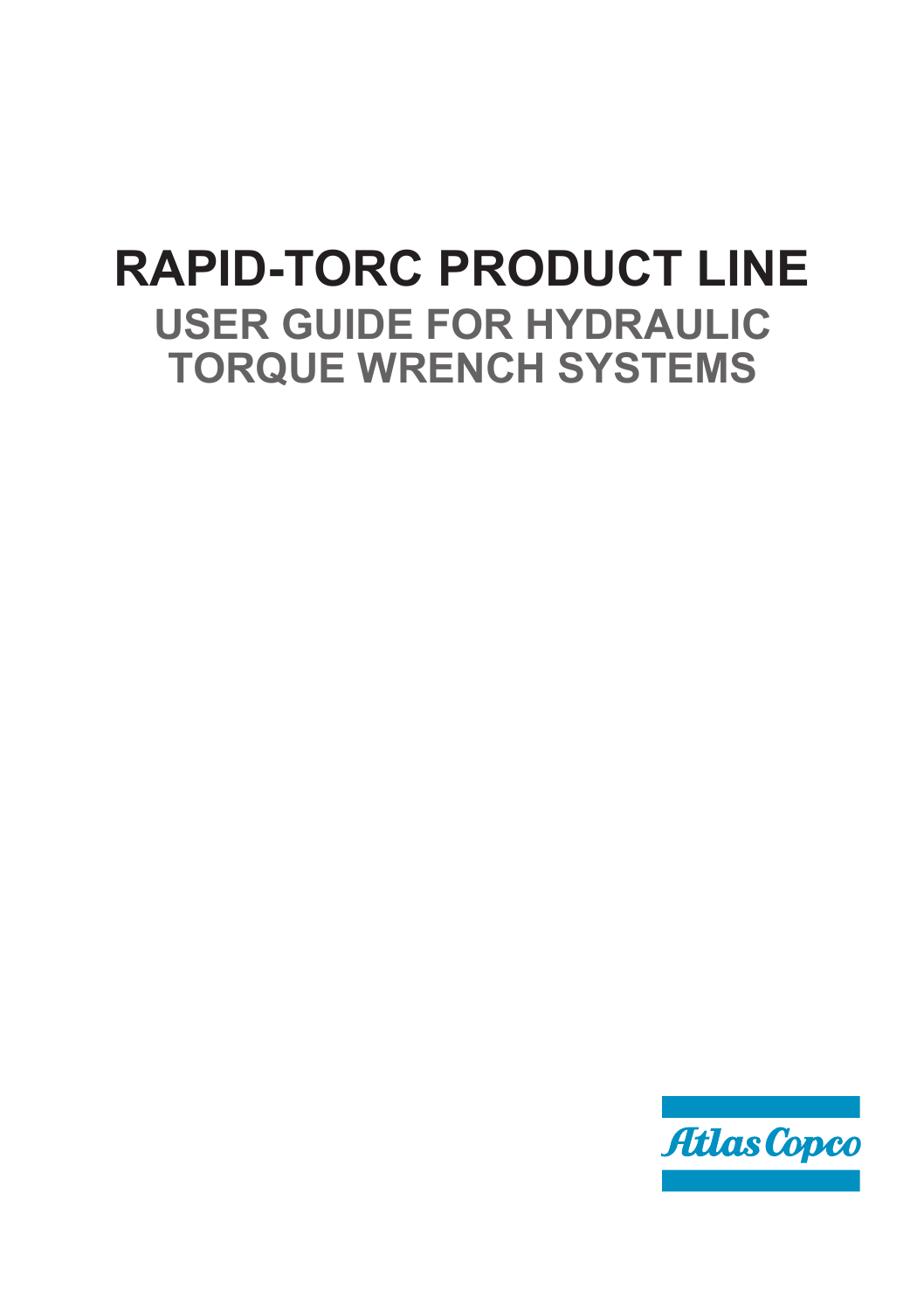# **CONTENTS**

| <b>RAPID-TORC PRODUCT LINE</b>                       |                 |
|------------------------------------------------------|-----------------|
| USER GUIDE FOR HYDRAULIC TORQUE WRENCH SYSTEMS       |                 |
| <b>2.1 WORKING PRESSURE</b>                          | 3               |
| <b>2.2 HYDRAULIC CONNECTIONS</b>                     | 3               |
| <b>2.3 ELECTRICAL CONNECTIONS</b>                    | 3               |
| <b>2.4 AIR CONNECTIONS</b>                           | $\overline{3}$  |
| <b>3:1 GENERAL SETUP</b>                             | $\overline{4}$  |
| <b>3:2 CONNECTING THE SYSTEM</b>                     | $\overline{4}$  |
| 3:3 OPERATING THE RAPID-TORC® RT SERIES SQUARE DRIVE | 4               |
| <b>3:4 OPERATING THE RTX LOW CLEARANCE TOOL</b>      | 5               |
| <b>3:5 SETTING TORQUE</b>                            | $6\phantom{1}6$ |
| 3:6 SETTING WORKING PRESSURE ON THE PUMP             | $6\phantom{1}6$ |
| <b>3:7 APPLYING THE TORQUE MACHINE-TIGHTENING</b>    | 6               |
| <b>3:8 OPERATING THE TORQUE MACHINE</b>              | $\overline{7}$  |
| <b>3:9 LOOSENING PROCEDURES</b>                      | $\overline{7}$  |
| <b>4.1 SETTING TORQUE</b>                            | 8               |
| <b>4.2 WORKING PRESSURE</b>                          | 8               |
| <b>4.3 HYDRAULIC CONNECTIONS</b>                     | 8               |
| <b>4.4 ELECTRICAL POWER</b>                          | 8               |
| <b>4.5 PRIOR TO USE</b>                              | 8               |
| <b>4.6 OPERATION</b>                                 | 9               |
| <b>5.1 TROUBLE SHOOTING HYDRAULIC TORQUE WRENCH</b>  | 10              |
| <b>5.2 TROUBLESHOOTING POWERPACKS</b>                | 10              |
| <b>6.1 TESTS</b>                                     | 11              |
| <b>7.1 SQUARE / ALLEN DRIVE WORKING TORQUE</b>       | 15              |
|                                                      |                 |

- • Please read this manual carefully. Most malfunctions in new equipment are the result of improper operation and/or set up.
- PREPARATION: Remove Your Rapid-Torc hydraulic torque wrench from shipping container.
- • INSPECTION: Visually inspect all components for shipping damage. If any damage is found, notify carrier immediately.
- Use the torque chart that corresponds with your model of hydraulic torque wrench
- Please read the Safety Information booklet that came with your hydraulic torque wrench<br>• Visit rapidtors com/sotup to soo the quick sotup in action
- Visit rapidtorc.com/setup to see the quick setup in action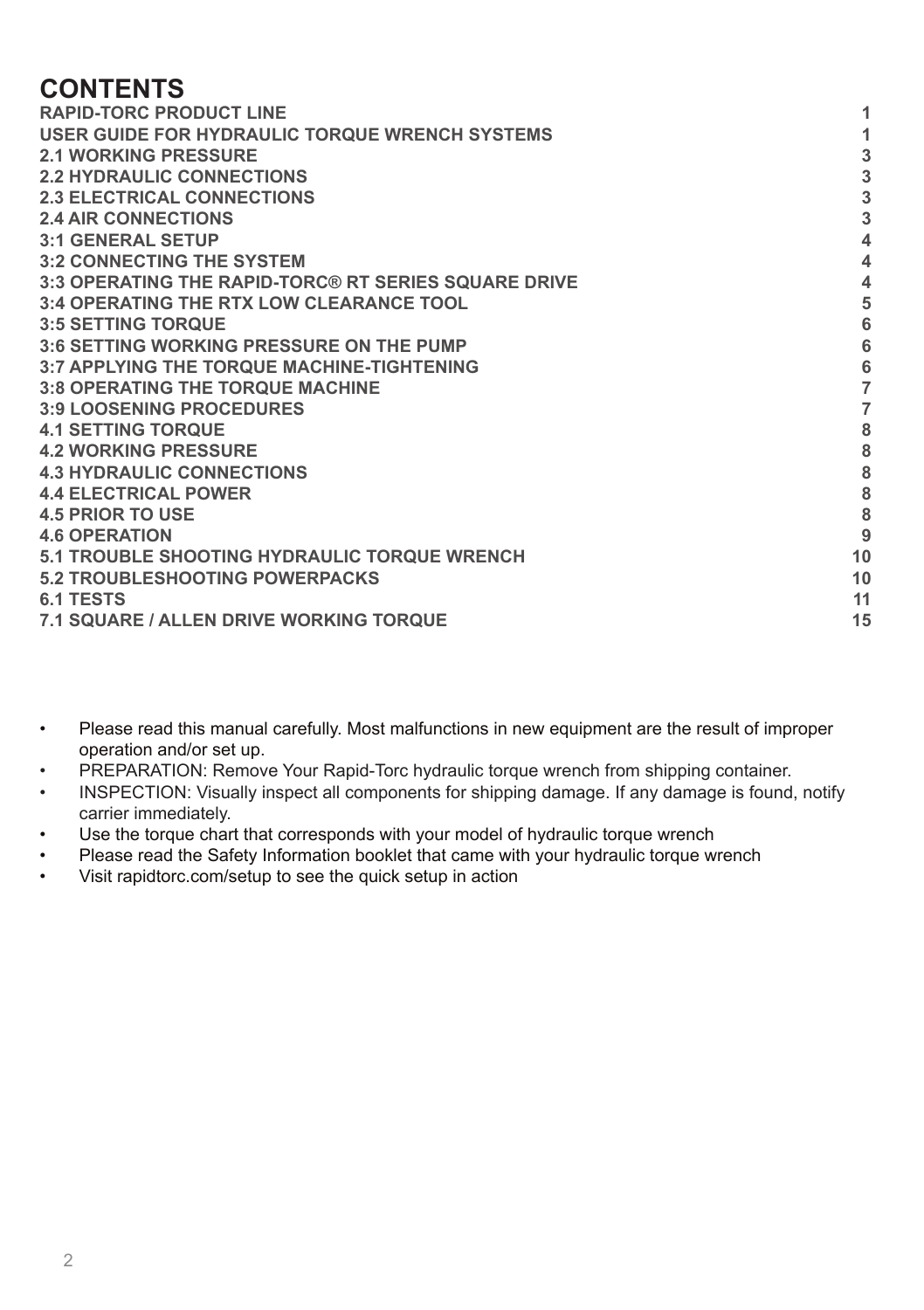#### **2.1 WORKING PRESSURE**

The tool's maximum Working Pressure is 10,000 PSI (700 bar). Make sure that all hydraulic equipment (pumps, hoses, couplers) used with this tool are rated for 10,000 psi (700 bar) working Pressure. Review the documentation for the hydraulic pump in use to ensure pressure does not exceed 10,000 psi.

#### **2.2 HYDRAULIC CONNECTIONS**

Rapid-Torc Hydraulic pumps are equipped with a zero-pressure relief valve. However, it could be possible that the retract side remain pressurized after the pump has been switched "off". This trapped pressure prevents the user from loosening the retract-side fittings by hand. To release the pressure, simply push the black button on top of the solenoid. All fittings are free to be manually tightened.

Never disconnect or connect any hydraulic hoses or fittings without first unloading the wrench and the pump. If the system includes a gauge, double check the gauge to assure pressure has been released. When making connections with quick disconnect couplings, make sure the couplings are fully engaged. Threaded connections such as fittings, gauges etc. must be clean and securely tightened and leak free.

*CAUTION: Loose or improper threaded fittings can be potentially dangerous if pressurized. Severe over tightening can cause premature thread failure. Fittings need to be only tightened secure & leak free. Never grab, touch or in any way, come in contact with a hydraulic pressure leak. Escaping oil can penetrate the skin and cause injury.*

# **2.3 ELECTRICAL CONNECTIONS**

Ensure proper power availability to prevent motor failure or dangerous electrical overloading. Use the recommended amperage listed on the motor nameplate. Do not use electric pump if ground is not connected on plug.

Minimize the length of extension cords and be sure they are of adequate wire size, with ground connections.

Extension cord should be #10 AWG gauge.

*WARNING: Electric motors may spark. Do not operate in an explosive atmosphere or in the presence of conductive liquids. Air driven pumps are better suited for these applications.*

# **2.4 AIR CONNECTIONS**

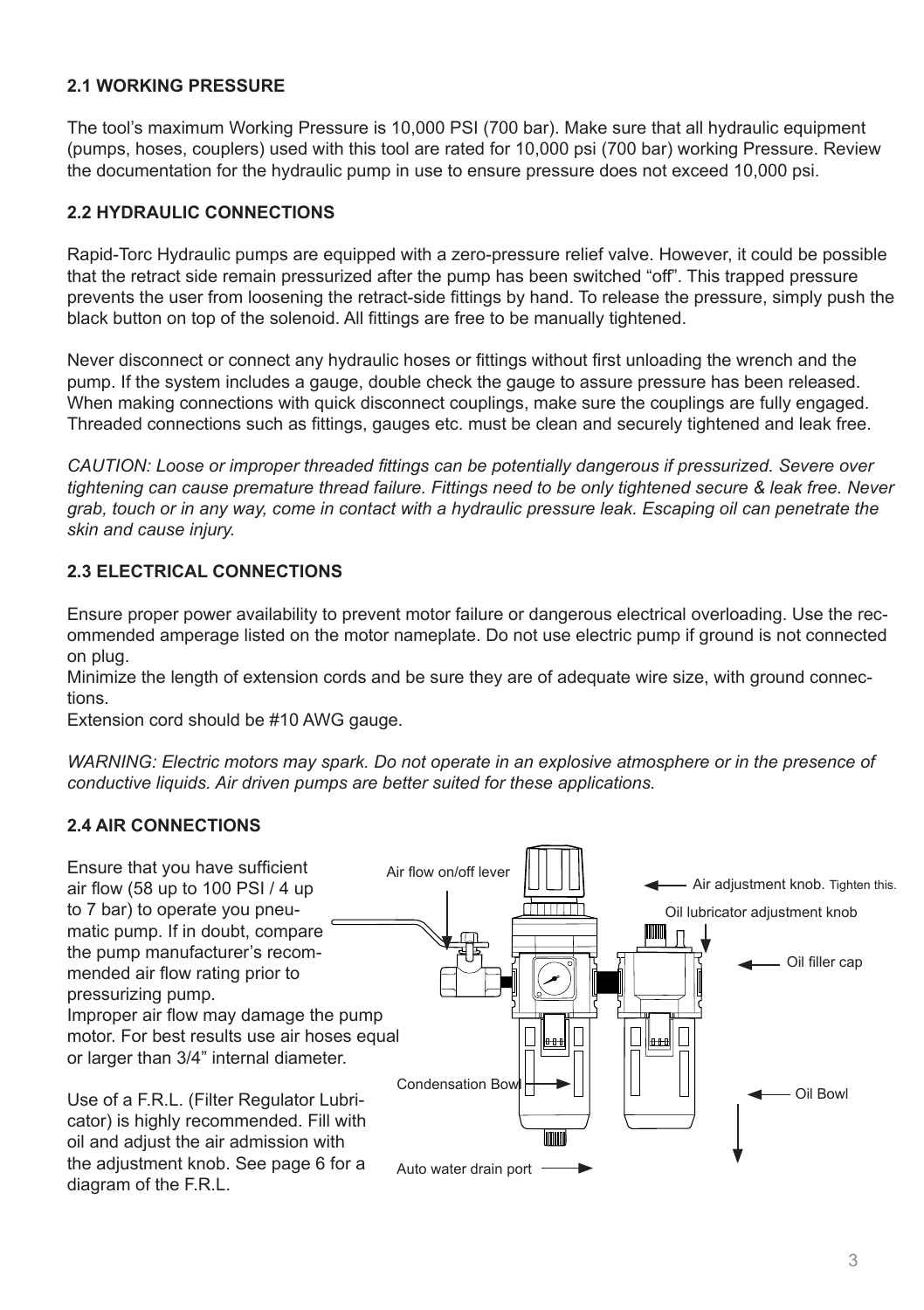## **3:1 GENERAL SETUP**

All Rapid-Torc hydraulic torque wrenchs are supplied completely assembled, ready for use. A Rapid-Torc Hydraulic Power Pack, for use with your Rapid-Torc hydraulic torque wrench, is recommended to provide the speed, pressure and portability that make your Rapid-Torc System efficient and accurate.

The accuracy of your Rapid-Torc hydraulic torque wrench is +/-3% based upon our manufacturer's specifications. This accuracy is certified through calibration tests conducted by Rapid-Torc or any other qualified calibration facility whose program is traceable to the National Institute of Standards and Technology (N.I.S.T). We strongly suggest using Rapid-Torc® certified gauges (with a class 1 accuracy) to enhance the accuracy your torquing system.

#### **3:2 CONNECTING THE SYSTEM**

The Rapid-Torc Hydraulic Torque Wrench and the Power Pack are connected by a 10,000 PSI (700 bar) operating pressure twinline hose assembly. The safety ratio of the Rapid-Torc Hydraulic Hose is 4/1. On each twin hydraulic hose, one line must be MALE-MALE and the other line must be FEMALE-FEMALE in order to assure a correct interaction between Pump and Machine. Connect the twinline hose to the swivel as shown:





*IMPORTANT: Ensure connectors are fully engaged and screwed snugly together. Never use two twin hydraulic hoses between Pump and Machine. If so, you have the high pressure on the retract side and your machine is no able to work properly. To avoid tool malfunction, do not reverse connectors. Do not try to loosen the swivel assembly at any moment.*

*WARNING: Electric motors may spark. Do not operate in an explosive atmosphere of in the presence of conductive liquids. Air driven pumps are better suited for these applications.*

#### **3:3 OPERATING THE RAPID-TORC® RT SERIES SQUARE DRIVE CHANGING DRIVE DIRECTION**

To remove the square drive, push the round button on the drive retainer and gently pull on the square end of the square drive (for RT20, 25 & 50, push on the drive retainer while turning it counter-clockwise). To insert the drive in the tool, place the drive in the desired direction, engage drive and bushing splines, then twist drive and bushing until ratchet Spline can be engaged. Push drive through ratchet. Depress drive retainer button, engage retainer with drive and release button to lock the square drive in position.

#### **REACTION ARM**

All Rapid-Torc hydraulic torque wrenchs are equipped with a universal reaction arm. These reactions arms are employed to absorb and counteract forces created as the unit operates. The reaction arm should extend in the same direction of the square drive; however, slight adjustments may RIGHT = TIGHT LEFT= LOOSE

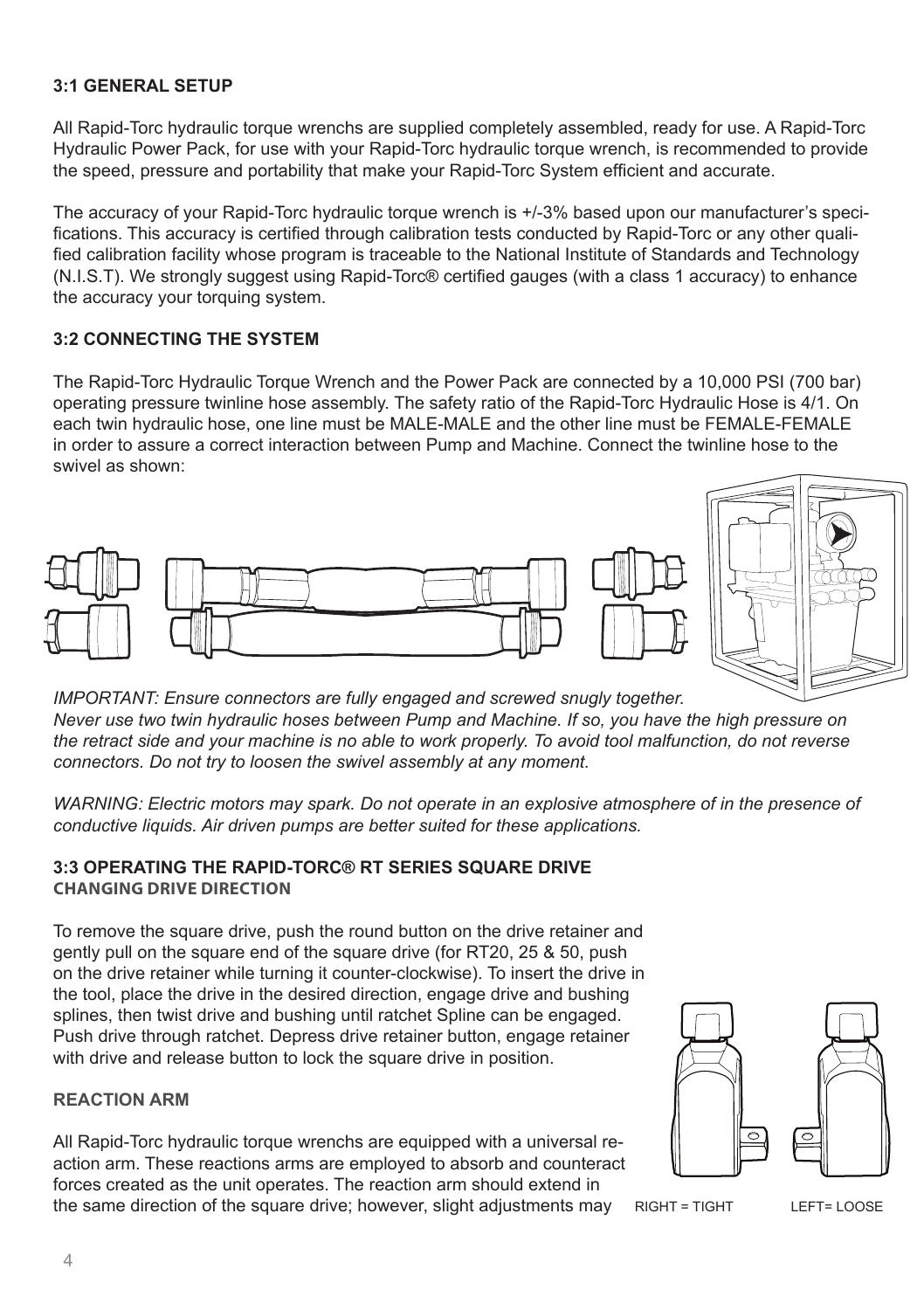be made to suit your particular application. The Rapid-Torc Reaction Arm is made of Special Aircraft Alloy and is 360° adjustable.

*NOTE: The standard Rapid-Torc reaction arm cannot be welded on and should not be modified.*

The reaction arm for all Rapid-Torc Monobloc Housing is splined to slide over the rear (cylinder) portion of the tool. In operation, the reaction arm must be fully engaged and secured by inserting the spring loaded reaction arm lever at the base of the housing ( End Cap ). Ensure the reaction is fully engaged prior to operation.

#### **3:4 OPERATING THE RTX LOW CLEARANCE TOOL**

#### **INSERTING THE RATCHET LINK**



The fixed pin of the RTX Powerhead will hook to the ratchet link. At this point, the link pin hole of the power head and link will align. Insert the link pin to secure.

Select the appropriate size low clearance ratchet link and insert it into the tool. Tool operation, bolt tightening and loosening, is the same as the square drive tool except for the use of the reaction arm. The RTX low clearance ratchet links are supplied complete with a long reaction block. This reaction block is designed to react against an adjacent nut on most normal flange type applications. Prior to operating the tool, place the tool with the low clearance link on the nut to be tightened/loosened.

If the reaction block abuts against an adjacent nut or to some other secure stationary object, then use of the reaction block is appropriate. If, however, bolt spacing is such that the reaction block does not reach the adjacent bolt, use of the short reaction arm is indicated. This will allow reaction to be taken against the side of the flange. To attach the short reaction arm, remove the standard link retaining pin, align with<br>holes of the short reaction arm with those of the reaction, block an holes of the short reaction arm with those of the reaction block and

insert the long retaining pin to secure. Ensure that the arm extends in the appropriate direction: right for tightening; left for loosening.



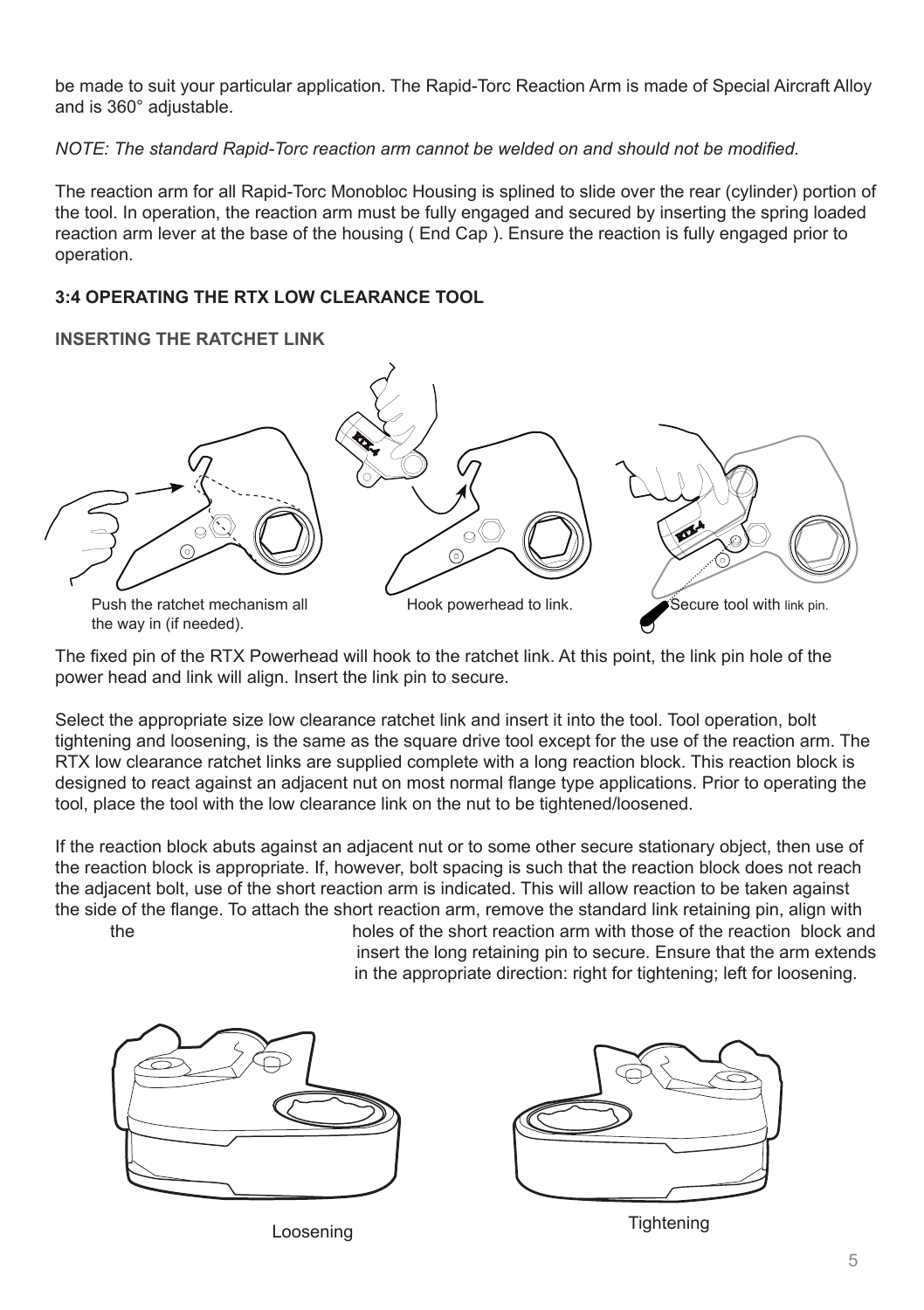# **3:5 SETTING TORQUE**

- Once the system is fully connected and proper power supply available, the operator may now adjust the pump pressure to the level needed for the application.
- When tightening, use the manufacturer's specifications to determine the torque value which you will ultimately require.
- Torque sequence may vary from plant to plant and even within individual plants, depending upon the gasket material, etc. Always abide by local procedures.
- Next, find the pressure-torque conversion table applicable to the tool which you intend to use. A complete copy of the chart appears in Section VII. *An example of finding the desired torque required is as follows:*
	- 1. Assume you are going to use a Rapid-Torc tool to torque a 1-1/4" bolt to 1,265 ft lbs.<br>2. Start by going to the chart above and read left-to-right across the top line (Starts out
	- Start by going to the chart above and read left-to-right across the top line (Starts out PSI and go to the right tool model etc) Ex: RT-3
	- 3. Read straight down to the number closest to 1,265 ft lbs, which in this case is 1,280-about 1.5% over the targeted torque value.
	- 4. Now using 1,280 ft lbs, read back to the left on that same line and read the pump pressure, under the PSI column, 4,000PSI.
	- 5. To be technically correct, you should diminish that 4,000PSI by 1.5% ( to 3,940), but 1,280 is well within the tool's +/-3% accuracy range, so proceed to set 4,000PSI on your pump's regulator valve.

# **3:6 SETTING WORKING PRESSURE ON THE PUMP**

To set the pressure on the pump, follow this procedure:<br>1. Loosen the knurled locking ring below the "T" hand

Locking ring T-Handle

- Loosen the knurled locking ring below the "T" handle on the pump's external pressure regulator. Then turn the "T" handle counter clockwise (CCW) until it turns freely and easily.
- 2. Turn the pump "on". Using the pump's remote control pendant, push down the advance switch (or button on air pumps) and hold it.
- 3. While holding the pump in the advance mode, slowly turn the "T" handle clockwise and observe the pump pressure gauge rise. *NOTE: Always adjust the regulator in order to increase the pressure up - Never down. Never adjust the regulation with the tool on the application.*
- 4. When your gauge reaches 4,000 PSI stop turning the "T" handle and let the gauge settle out.<br>5. If the pressure continues to rise (above 4,000), release the advance button and back off your.
- If the pressure continues to rise (above 4,000), release the advance button and back off your pressure slightly-by turning CCW on the "T" handle. Then re-depress the advance switch on you remote and slowly bring pressure up to 4,000 again.



6. When the pressure is correct, turn the pump "off" and tighten the knurled lock nut provided under the "T" handle. This sets pump pressure, which determines torque tool output.

7. Once your target pressure is set and locked, cycle the pump once more to ensure that your pressure setting did not change as you turned down the knurled knob.

**3:7 APPLYING THE TORQUE MACHINE-TIGHTENING**

Having set your target pressure, cycle the tool three or four times to

full pressure. Cycling the tool ensures that the system is operating properly and removes trapped air, if any.

# **FOR RT**

- 1. For RT Square Drive, place the proper size impact socket on the square drive and secure properly with a locking ring and pin.
- 2. Place the tool and the socket on the nut, making sure that the socket has fully engaged the nut. Further ensure that the drive retainer is engaged.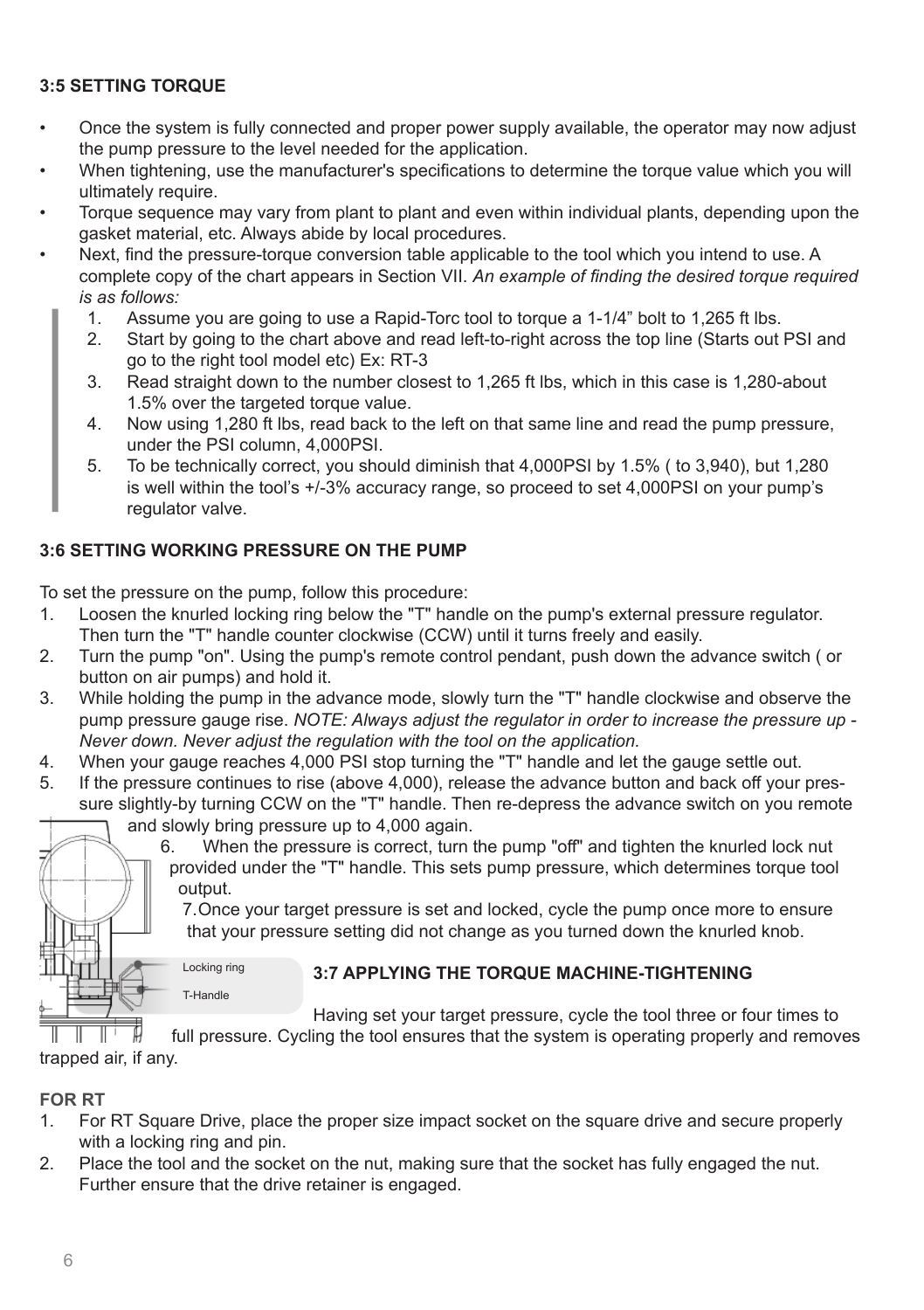# **FOR RTX**

- 1. For RTX low profile tool, choose the appropriate hex size (Rapid-Torc has inserts available to quickly reduce the hex size).
- 2. Place RTX hex making sure that the hex has fully engaged the nut.

Make sure the reaction arm is firmly abutted against a stationary object (i.e. an adjacent nut, flange, equipment housing etc.). When positioning the wrench, make sure that the hose connections are well clear of any obstructions and that all body parts are safely out of harm's way. **THEN, AND ONLY THEN**, apply momentary pressure to the system to ensure proper tool placement. If it doesn't look or act right, stop and re-adjust the reaction arm.

# **3:8 OPERATING THE TORQUE MACHINE**

1. By pushing down on the remote control button in the advance position, the rear of the tool will be pushed back until its reaction arm will contact its reaction point.

2. Continue to hold down the button as the socket or ratchet link turns until you hear an audible "click" which will signify the hydraulic cylinder inside the tool is fully extended and will not turn the advance further.

3. Continuing to hold down the remote control button will result in a rapid buildup of pressure to the point of where the gauge reads what was preset prior to applying the wrench.

*IMPORTANT: The reading of full preset pressure after the cylinder is extended DOES NOT INDICATE that this pressure (torque) is applied to the bolt. It only indicates that the cylinder is fully extended and cannot turn the socket or the ratchet link further until the tool automatically resets itself.*

Releasing the remote control button will retract the cylinder. The tool will automatically reset itself and the operator will hear an audible "click" indicating he can again push the remote control button and the socket will turn. Each time the cylinder is extended and retracted, it is called a cycle. Successive cycles are made until the tool "stalls" at the pre-set Torque/PSI with an accuracy of +/-3%. Repeatability is +/- 1%.

#### *IMPORTANT: ALWAYS ATTEMPT ONE FINAL CYCLE TO ENSURE THE "STALL" POINT HAS BEEN REACHED.*

Should the tool "lock-on" after the final cycle, push down on the remote control button once more ( to build pressure) and, while maintaining this pressure, pull back on the external disengagement lever (RT) or reaction Pawl(RTX). Releasing the remote control while continuing to hold back on the pawl lever/reaction pawl will allow the tool to be removed easily.

*Use of the automatic system is only recommended after Point 3.6, 3.7 and 3.8 have been respected. With an Automatic Pump, cycle the tool one more time without automatic to check the final torque.*

# **3:9 LOOSENING PROCEDURES**

First, set the pump to 9,000 PSI (Do not try directly at 10.000 PSI). Change the drive and the reaction arm to the loosening mode (Left = Loose), assuring the reaction arm abuts squarely off a solid reaction point. Press and hold the remote control button down. Pressure will decrease as the socket begins to turn. As the cylinder extends fully, you will hear an audible "click". Release the remote control button, and the cylinder automatically retracts, at this time you will again hear the audible "click". Repeat this process until the fastener can be removed by hand.

*NOTE: IF THE BOLT DOES NOT LOOSEN WITH THE ABOVE PROCEDURE, IT IS AN INDICATION THAT YOU NEED A LARGER TOOL TO LOOSEN THE BOLT.*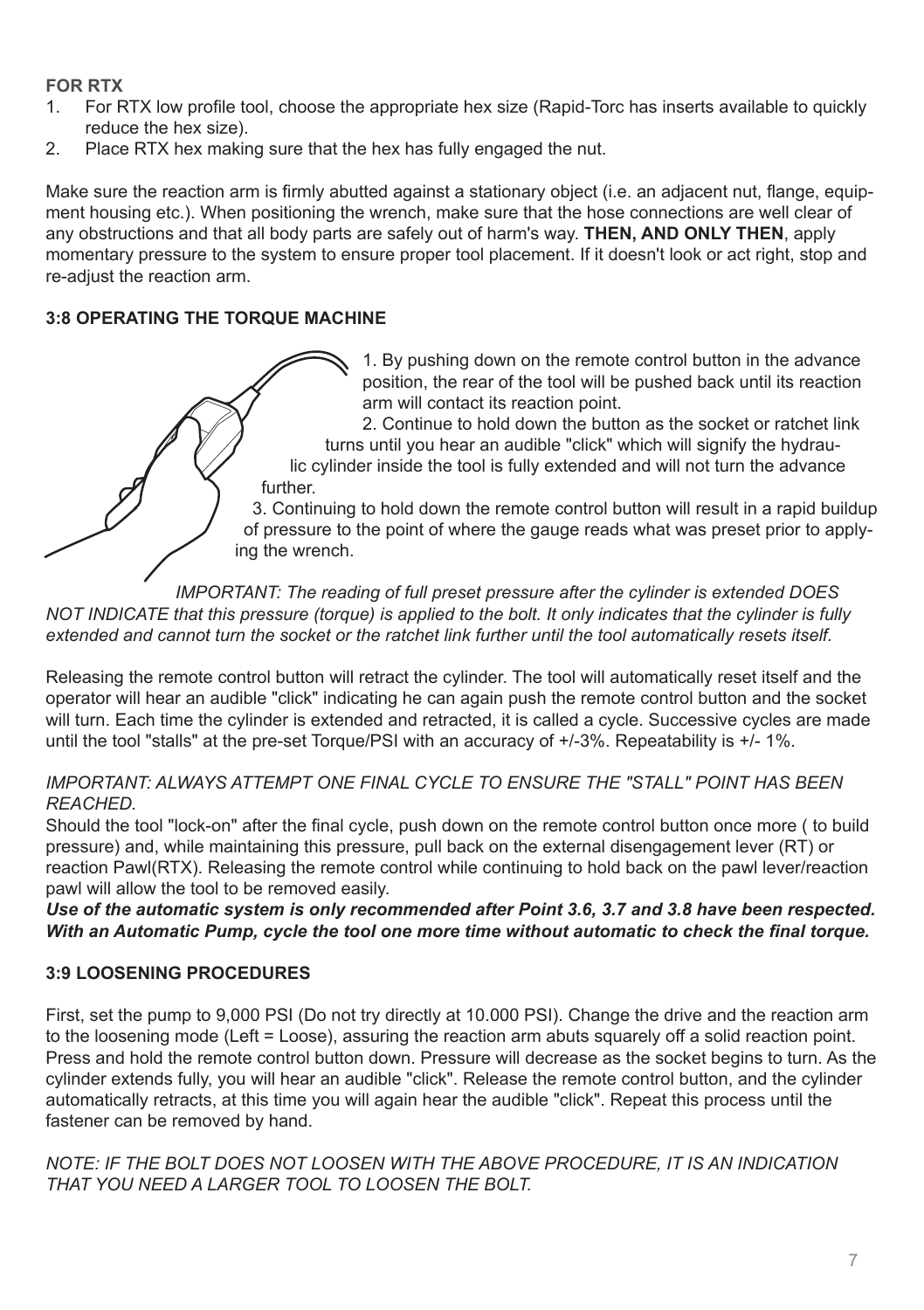# **4.1 SETTING TORQUE**

All Rapid-Torc Power Packs operate at a pressure range from 500 to 10,000 PSI and are fully adjustable. They have been engineered and designed for portability and high flow for increased speed. Before using your Rapid-Torc power pack, check the following points.

- Is the reservoir filled with oil?
- Where is the closest electrical outlet at the job site?
- Is there enough air pressure (60 to 100 PSI) and Air flow at the job site? (Air units only)
- Is the gauge mounted and rated for 10,000 PSI/700 bar ?

#### **4.2 WORKING PRESSURE**

The pump's maximum working pressure is 10,000 PSI / 700bar. Make sure all hydraulic equipment and accessories are rated for 10,000 PSI / 700bar operating pressure.

#### **4.3 HYDRAULIC CONNECTIONS**

Never disconnect or connect hydraulic hoses or fittings without first unloading the wrench. Unplug the electrical cord of the pump, and open all hydraulic controls several times to assure that the system has been depressurized. If the system includes a gauge, double check the gauge to assure pressure has been released. When making a connection with quick disconnect couplings, make sure the couplings are fully engaged threaded connections such a fittings, gauges etc. must be clean and securely tightened and leak free.

*CAUTION: Loose or improperly threaded couplers can be potentially dangerous if pressurized, however, severe over tightening can cause premature thread failure. Fittings need to be only tightened secure and leak free. Never grab, touch or in any way come in contact with a hydraulic pressure leak. Escaping oil can penetrate the skin and cause injury. Do not subject the hose and potential hazard such as sharp surfaces, extreme heat or heavy impact. Do not allow the hose to kink and twist. Inspect the hose for wear before it is used.*

#### **4.4 ELECTRICAL POWER**

- 1. CHECK FOR PROPER ELECTRICAL SUPPLY BEFORE CONNECTING.<br>2. THIS MOTOR MAY SPARK, DO NOT OPERATE IN AN EXPLOSIVE ATM
- THIS MOTOR MAY SPARK. DO NOT OPERATE IN AN EXPLOSIVE ATMOSPHERE OR IN PRES-ENCE OF CONDUCTIVE LIQUIDS.
	- a. Do not use a power or extension cord that is damaged or has exposed wiring.

b. All single phase motors come equipped with a three prong grounding type plus to fit the proper grounded type electrical outlet. Do not use a two prong ungrounded extension cord as the pump's motor must be grounded.

3. Compare motor nameplate against power availability to prevent motor burnout or dangerous electrical overloading.

#### **4.5 PRIOR TO USE**

Check hydraulic oil (Use Grade 46) level to prevent possible pump burnout. Open the filler plug located on the reservoir plate. Look at oil fill level on the oil sight gauge. The oil level should be approximately 2" from the top of the reservoir plate- with motor off. Add Rapid-Torc oil as necessary. Do not mix different grades of oil . Make sure all desired gauge, valve, hose and quick coupler connections are tight and secure before operating. The use of a pressure gauge is required for normal pump operation. Mounted on the manifold, the gauge permits the operator to monitor the load on the wrench. Class1 certified calibrated gauges are available for most applications.

#### **4.6 OPERATION**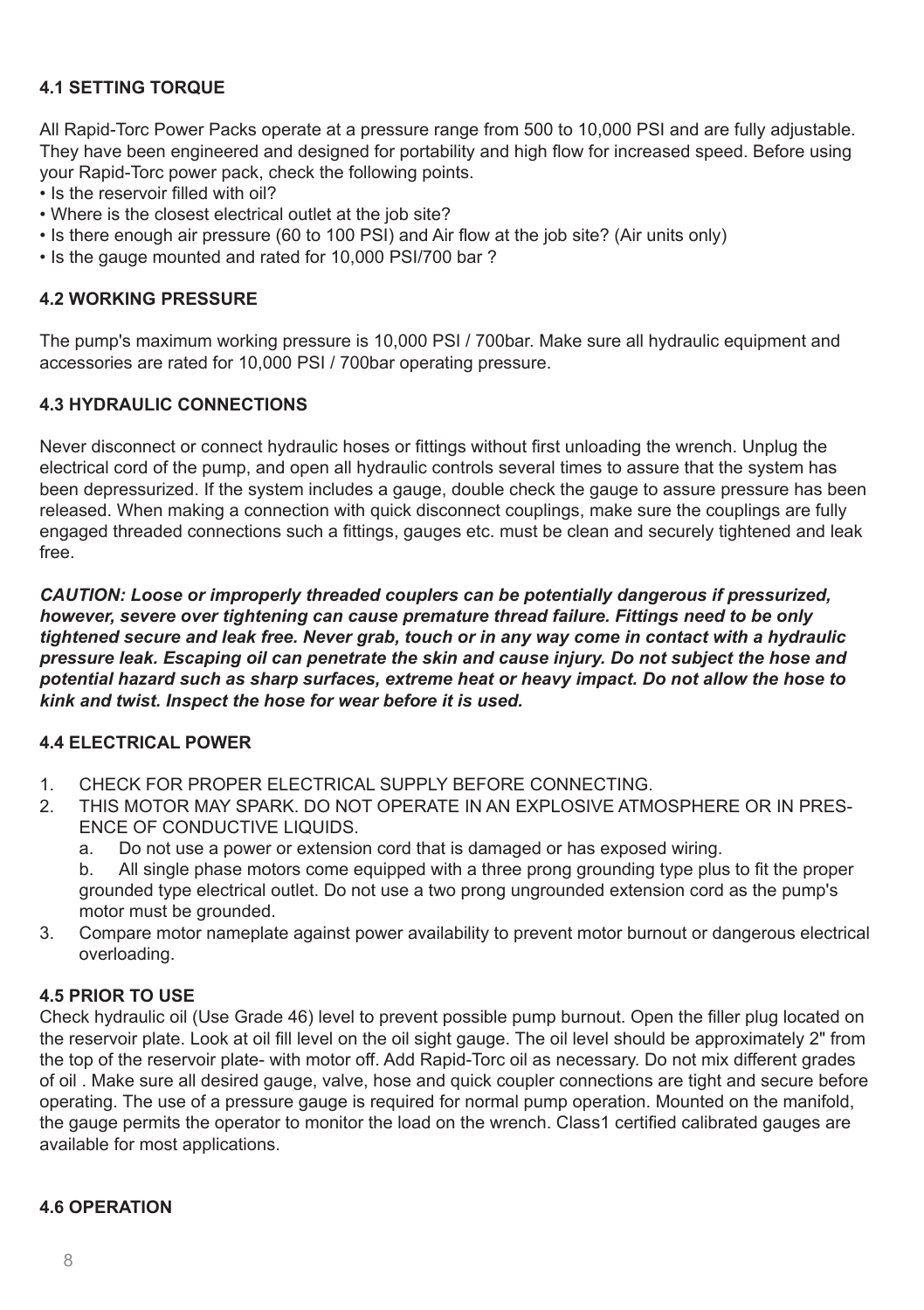Before starting your Electric Panther Pump, connect your hydraulic hoses to both the pump and torque wrench. To start the pump, press briefly the white button on the remote control. This will start your pump and place it in the retract position Push the white switch to advance and release.

*NOTE: Read the section labelled Rapid-Torc OPERATION and SETTING TORQUE prior to installing the torque wrench onto the application*

Your Rapid-Torc Panther hydraulic pump has been designed with an auto shut off system. The pump will shut off after approximately 1 minute of non-cycling. This will prevent overheating and unnecessary wear, thereby prolonging the life of your pump.

PANTHER Pump with an Automatic system: To run the automatic, simply keep pushing the blue button until you reach the final pressure.

*NOTE: Do not use the automatic button to set the pressure.*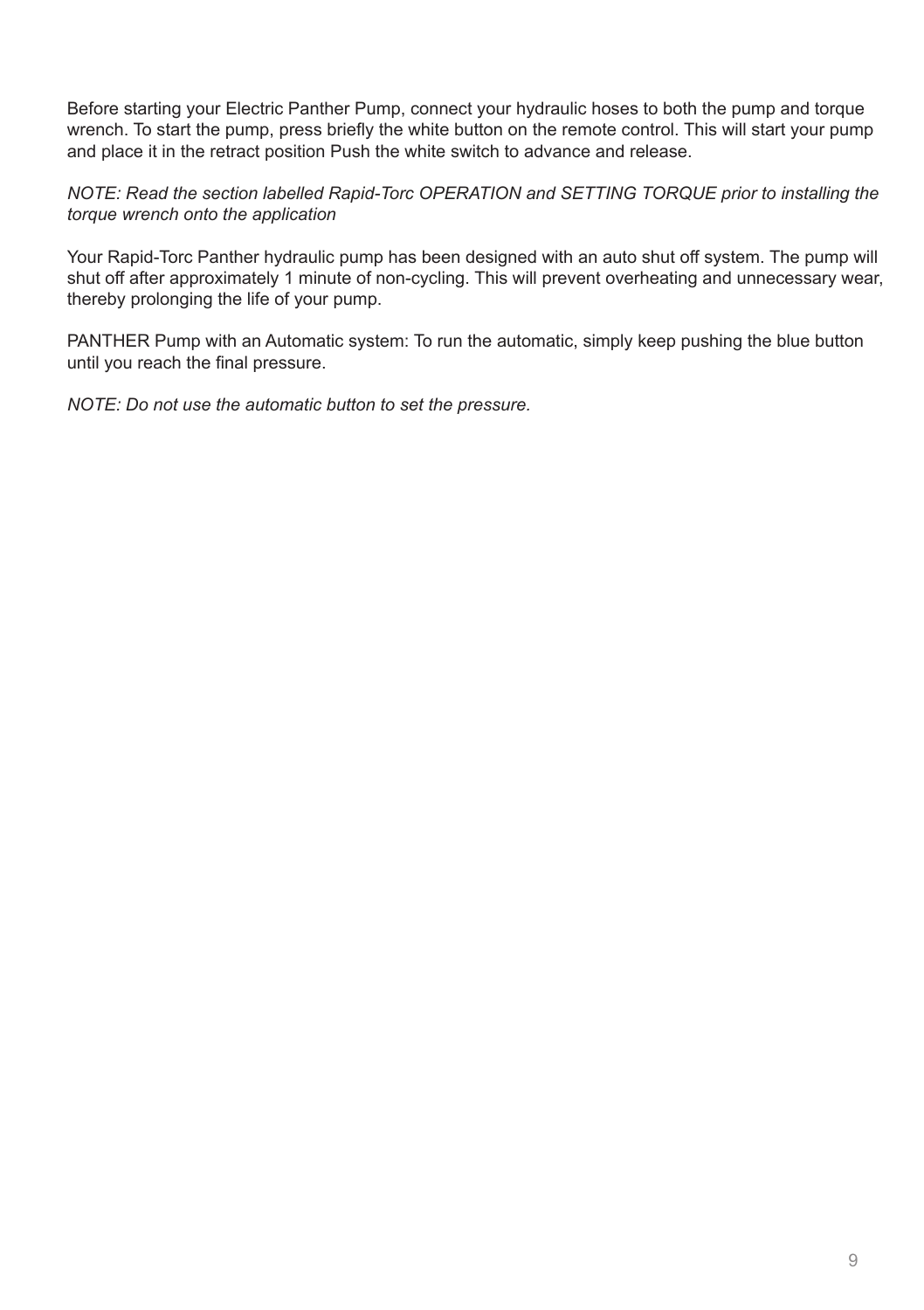# **5.1 TROUBLE SHOOTING HYDRAULIC TORQUE WRENCH**

Tool failure, although rare, does occur. Such failure is most often in the hydraulic couplers or hoses. These items are repairable or replaceable immediately, since they are available universally. Failures of structural members of the tool are quite rare, however, replacement parts are available from stock. All repairs to Rapid-Torc tools may be made by reasonably experienced individuals according to the aforementioned instructions. Otherwise, please contact Rapid-Torc to schedule a quick repair of the tool.

- • Lubrication: All moving parts should periodically be coated with a good quality lubricant as Molykote with Graphite P37 or Dow Corning 1000. Under harsh environmental conditions, cleaning and lubricating should be performed more frequently. Warning: Sea Water is very corrosive, and, therefore, tools exposed to sea water should be maintained more frequently.
- Hydraulic hoses: Hoses should be checked for cracks and leaks after each job. Hydraulic fittings can become plugged with dirt and should be flushed periodically. Hydraulic hoses have to wear a valid control certification.
- Quick-Connects: Fittings should be kept clean and not allowed to be dragged along the ground or floor, as even small particles of dirt can cause the internal valves to malfunction.
- Springs: Springs are used for the drive pawl assembly and for the accuracy assurance pawl. These springs can be replaced if necessary.
- Cylinder Seals: If the cylinder requires disassembly, it is recommended that the cylinder seals be replaced at the same time. Seal kits are readily available.
- Structural Member: All structural parts on the tool should be inspected once a year to determine if there are any cracks, chips or deformities. If so, immediate replacement is required.

# **5.2 TROUBLESHOOTING POWERPACKS**

Rapid-Torc Hydraulic Power Packs are precision-built units and, as such, do require a certain amount of care and maintenance

- • Hydraulic Oil Oil should be completely changed after every 40 hours of operation, or at least twice a year. Always make sure the reservoir is filled with fluid. If additional oil is required, use only highgrade hydraulic oil such as grade 46.
- • Quick-Disconnect Fittings sh ould be checked periodically for leaks. Dirt or foreign materials should be kept away from fittings. Clean before use.
- Hydraulic Gauge: Some gauges are liquid filled. Should this liquid level drop, it indicates external leakage, and replacement is necessary. Should the gauge fill with hydraulic oil, it indicates internal failure and it should be discarded.
- Filter on Pump: The filter should be replaced twice a year in normal use and more often if the pump is used daily or in a dirty, harsh environment.
- Remote Control: (Air Unit) The air line to the remote control unit should be checked for obstructions or kinks in the line periodically. If there is a bend or break in the line, it must be replaced. The springloaded buttons on the remote handle should be checked in the event of operating difficulties. (Electric Unit) The switch buttons should be checked periodically if any indications of problems exist.
- Air Valve : This valve should be checked twice a year.
- Armature: (Electric Unit) Check yearly.
- Pumping unit: The pump should be overhauled every 2 years. This can be done by Rapid-Torc or by a qualified hydraulic service center.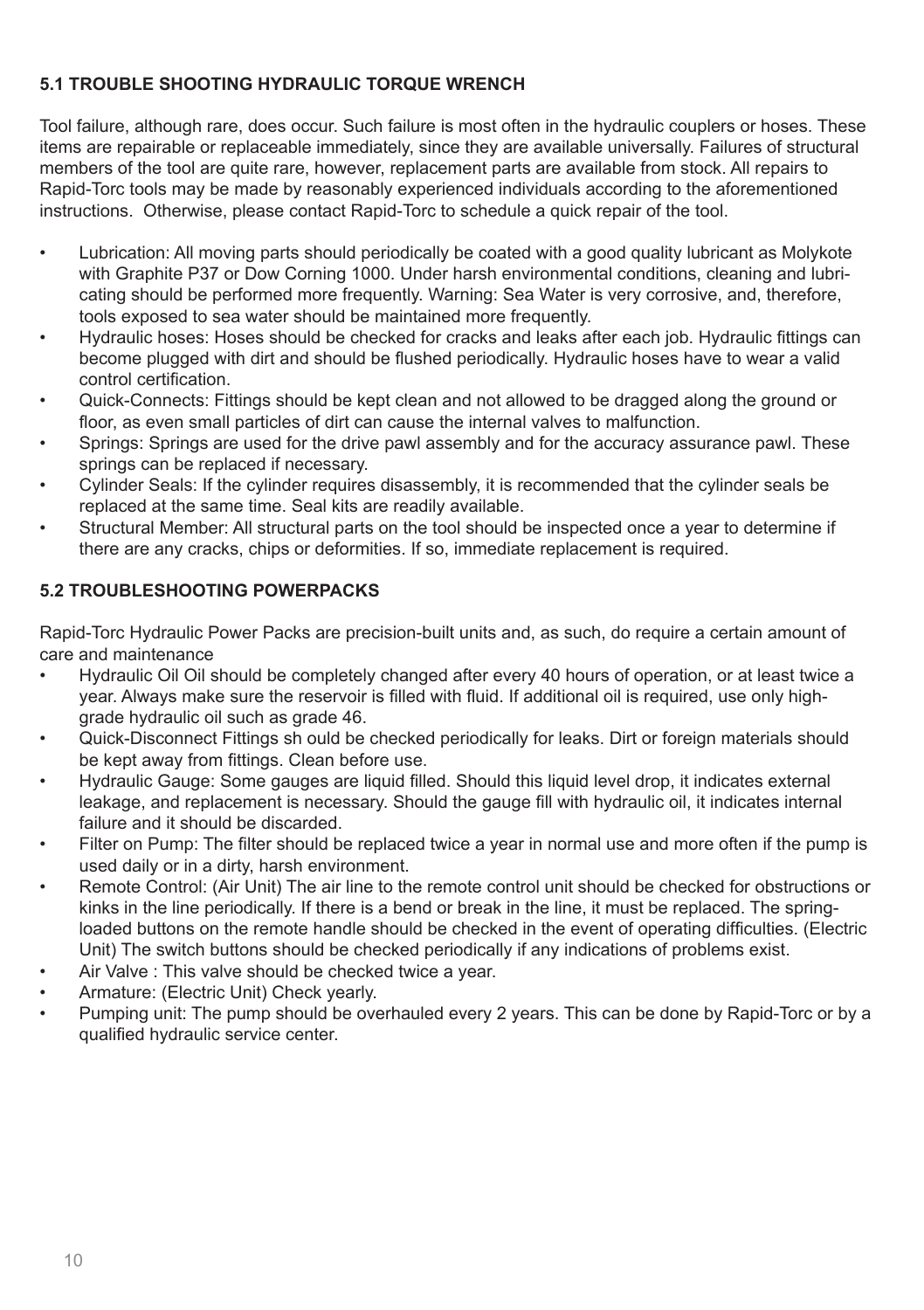# **6.1 TESTS**

# **TEST #1**

Attach hoses to pump and tool in the normal manner. Press the advance button and hold it down. If the pump pressure builds and the hoses "flex" but the tool still refuses to cycle, the problem is most likely a loose or defective coupling connection. To find out where the bad coupling is, remove the tool from the hoses and marry the loose ends together and cycle the pump. If the gauge pressure reads no more than 500 PSI, then the bad fitting is on the tool. A significantly greater pressure indicates that the problem is in either the pump or a hose fitting.

#### **TEST #2**

Remove screws from pump motor to reservoir, slide pump motor to the back while keeping pistons into oil. Turn pump on. If you have no oil coming out from the solenoid tube, change the solenoid. Tight the regulating valve to maximum, Push on the advance button and while holding down, look if any oil is coming out from the regulating tube. If oil is coming out, change the regulating valve.

#### **TEST #3**

Remove tool from hoses. Cycle pump. If pump fails to build pressure, the problem is with the pump. If it does build pressure, the problem is with hydraulic blow-by in the tool.

#### **TEST #4**

Connect tool, pump and hoses together normally and turn pump "on". As oil leaks from the small port under the wivel, use a proper size Allen wrench and slowly tighten (clockwise) the set screw positioned between the couplings on the swivel. Continue to tighten until the flow stops plus a quarter turn.

#### **TEST #5**

THIS TEST SHOULD BE RUN PRIOR TO EVERY USE OF A Rapid-Torc TOOL.

Connect the tool, pump and hoses together as normal. Cycle the pump several times. Cycle the system once more and observe the sequence of operation. As you depress the advance button, the tool drive shroud urn about 24 degrees and you should hear an audible "click". On square drive tools, you will also notice that the accuracy assurance levers will move to the rear of the tool and spring forward. At this point, release the advance button. You should see no further movement and after a moment you will hear another audible "click". This is how the tools are designed to operate. If you observe any other sequence of operation, the system is out of order and cannot deliver more than 10% of its designed capacity. Take immediate corrective action. For reference, tools and pumps are designed from the factory plumbed as follows. This ensures that the tool, pump and ONE hose cannot possible be connected up incorrectly.

| TOOL | Advanced Side-Male  | HOSE. | Advance side- Female<br>to Female | PUMP | Advance side-Male   |
|------|---------------------|-------|-----------------------------------|------|---------------------|
|      | Retract side-Female |       | Retract Side-Male to<br>Male      |      | Retract Side-Female |

*Note that connecting two (or any even numbers) of hoses together creates "one" hose which is plumbed backwards! Male to Female and Female to Male. This will cause the system to operate backwards per Test #5 above. If you hose isn't long enough, connect 3 hoses together, move your pump or call Rapid-Torc for a longer hose assembly.*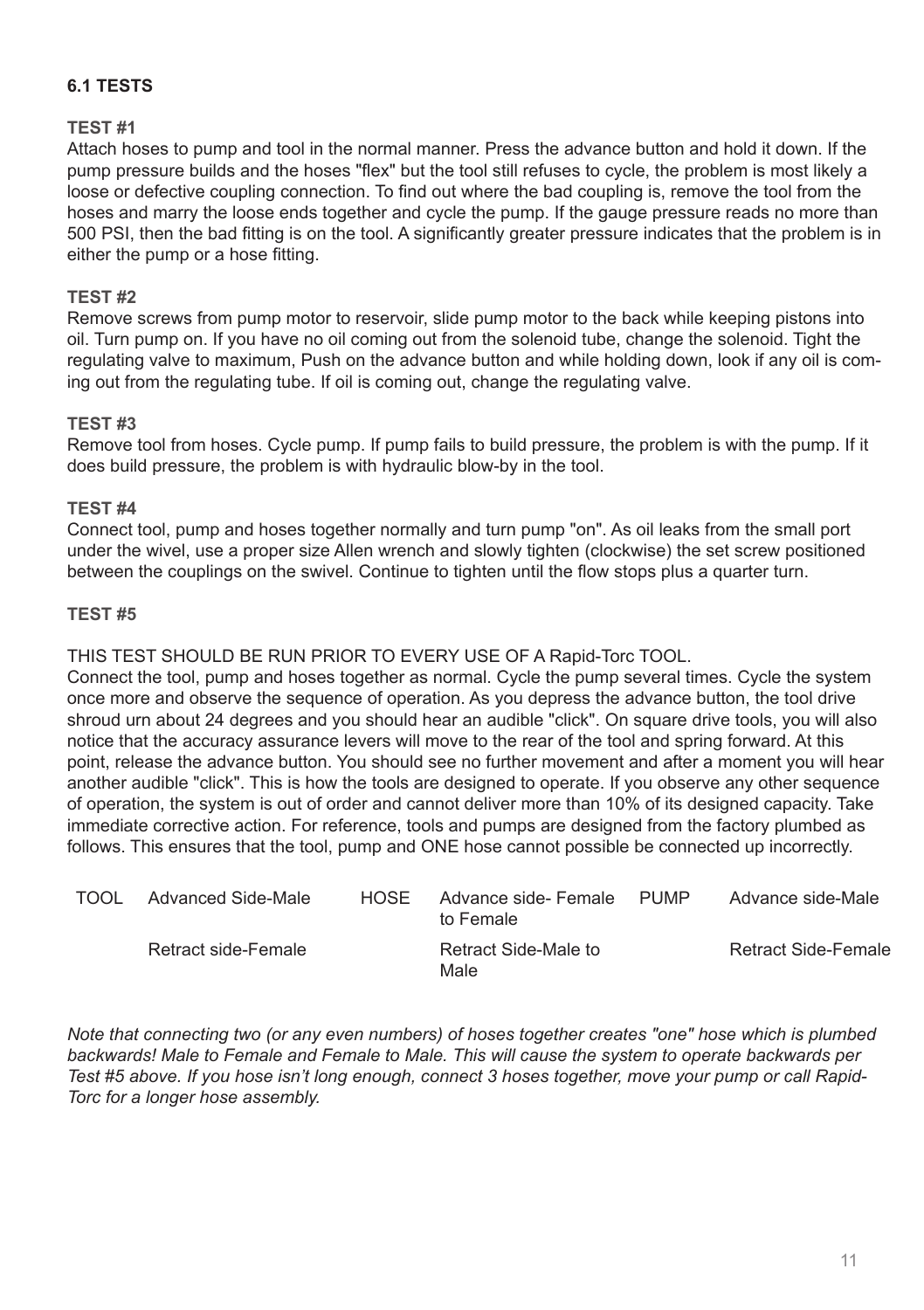| SYMPTOM                                                           | <b>PROBABLE CAUSE</b>                                                                                                                                                                                                   | <b>REQUIRED ACTION</b>                                                                                                                                                                                                                                                                                                                                                                                                                                                                                                                                                                                                                                                                                                                                                                                                                                                                           |
|-------------------------------------------------------------------|-------------------------------------------------------------------------------------------------------------------------------------------------------------------------------------------------------------------------|--------------------------------------------------------------------------------------------------------------------------------------------------------------------------------------------------------------------------------------------------------------------------------------------------------------------------------------------------------------------------------------------------------------------------------------------------------------------------------------------------------------------------------------------------------------------------------------------------------------------------------------------------------------------------------------------------------------------------------------------------------------------------------------------------------------------------------------------------------------------------------------------------|
| Gauge shows pres-<br>sure build-up but the<br>tool will not cycle | Couplings are loose or not working<br>Solenoid is not working                                                                                                                                                           | Tighten and/or replace couplings. Use Test #1 to isolate problem<br>Use test #2 . if not working replace solenoid                                                                                                                                                                                                                                                                                                                                                                                                                                                                                                                                                                                                                                                                                                                                                                                |
| Cylinder will not retract                                         | 1. See above.<br>2. Voltage to electric pump is too<br>low to line drop or inadequate<br>amperage is available.                                                                                                         | 1. See above.<br>2. Get shorter extension cord or upgrade to 12AWG, 25 amp rating or<br>better. If shop power is adequate, draw power from welding machine<br>or cal rod transformer.<br>3. Replace parts as necessary.                                                                                                                                                                                                                                                                                                                                                                                                                                                                                                                                                                                                                                                                          |
|                                                                   | 3. Linkage between piston rod and<br>drive pawl are broken.                                                                                                                                                             |                                                                                                                                                                                                                                                                                                                                                                                                                                                                                                                                                                                                                                                                                                                                                                                                                                                                                                  |
| Cylinder pressure will<br>not build                               | 1. Oil blow by in tool (Piston seal<br>leak, blown O-ring, cracked piston)<br>2. Pump Problem.                                                                                                                          | 1. Replace defective parts. SHOP JOB<br>2. Remove screws from pump motor to reservoir, slide pump motor to<br>the back while keeping pistons into oil. Turn pump on. If you have no<br>oil coming out from the solenoid tube, change the solenoid.<br>2A. Tight the regulating valve to maximum, Push on the advance<br>button and while holding down, look if any oil is coming out from the<br>regulating tube. If oil is coming out, change the regulating valve.<br>2B If pump sounds like a lot of pebbles in a tin can, the problem may<br>be a worn motor coupling-remove motor from base plate-using a pair<br>of needle nose pliers removes the motor coupling-if worn replace.<br>SHOP JOB.<br>2C AIR PUMP-Fault FLR due to excessive moisture and/or dirt in air<br>supply. Disassemble and change. SHOP JOB.<br>2D. Air pumps- Faulty remote control<br>vv valve cartridge. Replace. |
| Cylinder/tool leaks                                               | 1. Safety relief valve on swivel<br>has lifted.<br>2. Blown O-ring in cylinder.<br>3. Defective gland seal.                                                                                                             | 1A Tighten all hose and couplers. If leak<br>continues, adjust safety setting-Test#4.<br>1B Check to see if the system is properly<br>plumbed by running test #5 (high<br>pressure on retract side will lift the safety<br>relief valve).<br>2. Replace O-Ring with proper high<br>pressure O-Ring. SHOP JOB.<br>3. Replace gland seal. SHOP JOB.                                                                                                                                                                                                                                                                                                                                                                                                                                                                                                                                                |
| Tool operates back-<br>wards                                      | 1. Couplings reversed.<br>2. Multiple hoses in even numbers.                                                                                                                                                            | 1. Run test #5. Replumb system as necessary.<br>2. As plumbed, Rapid-Torc hoses may only be joined together in<br>odd numbers ONLY. If it is necessary to use 2, 4, 6 hoses-make an<br>adapter from spare high pressure couplings and nipples.                                                                                                                                                                                                                                                                                                                                                                                                                                                                                                                                                                                                                                                   |
| Ratchet returns with<br>retract stroke                            | 1. Broken or otherwise inoperable<br>reaction pawl.                                                                                                                                                                     |                                                                                                                                                                                                                                                                                                                                                                                                                                                                                                                                                                                                                                                                                                                                                                                                                                                                                                  |
| Ratchet will not take<br>successive strokes.                      | 1. Broken or otherwise inoperative<br>drive pawl or spring.<br>2. Cylinder not retracting complete-<br>lv. Ratchet will not take successive<br>strokes.<br>3. Linkage between piston rod and<br>drive plates is broken. | . Replace drive pawl and/or spring. SHOP<br>JOB.<br>2. Remove tool from nut and cycle freely for several strokes. If prob-<br>lem persists, check pawls.<br>2A Operator not allowing adequate time for<br>cylinder to retract fully<br>3. Replace parts as necessary -SHOP JOB.                                                                                                                                                                                                                                                                                                                                                                                                                                                                                                                                                                                                                  |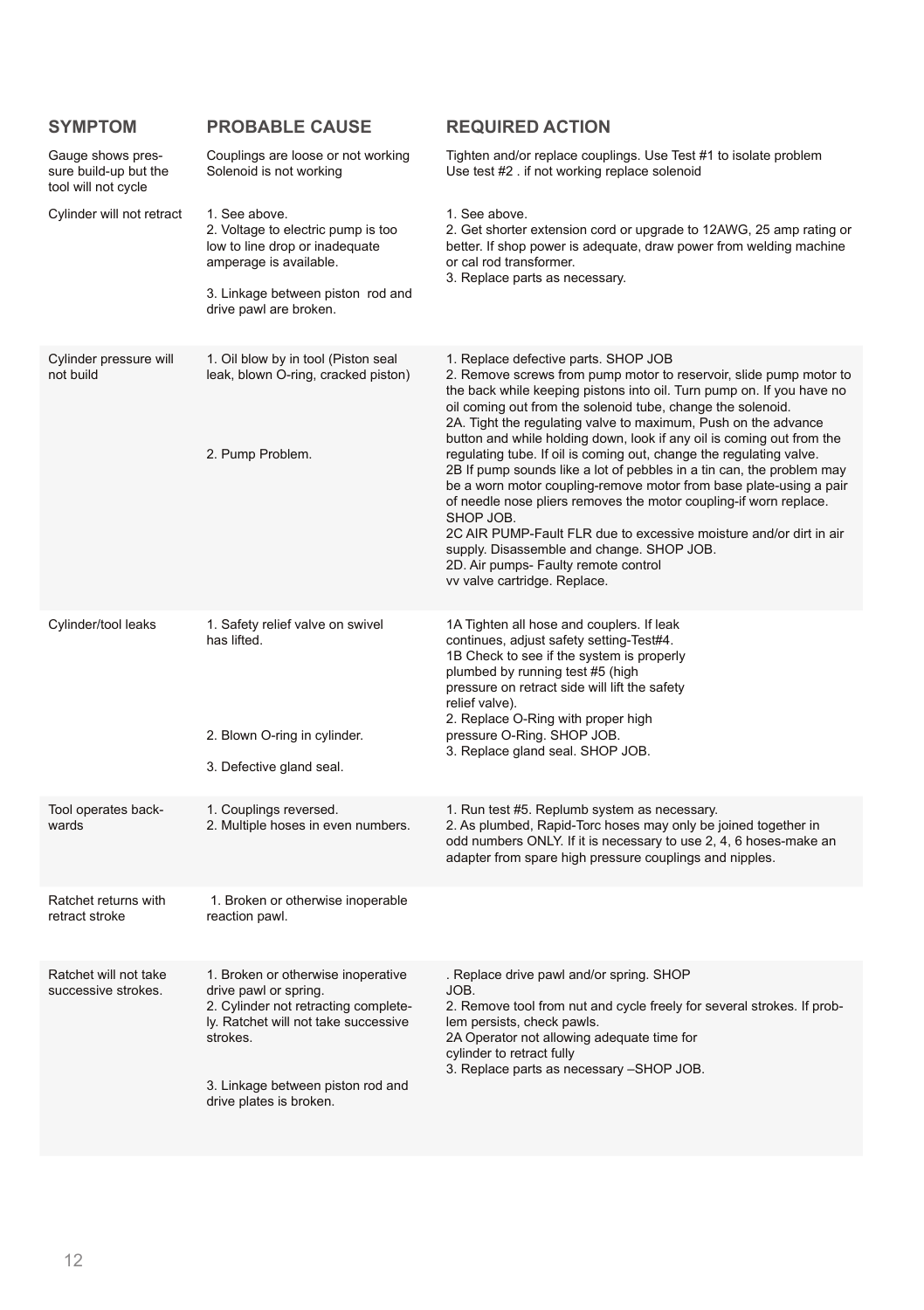| <b>SYMPTOM</b>                                                                | <b>PROBABLE CAUSE</b>                                                                                                                                                                                                                  | <b>REQUIRED ACTION</b>                                                                                                                                                                                                                                                                                                                                                                                                     |
|-------------------------------------------------------------------------------|----------------------------------------------------------------------------------------------------------------------------------------------------------------------------------------------------------------------------------------|----------------------------------------------------------------------------------------------------------------------------------------------------------------------------------------------------------------------------------------------------------------------------------------------------------------------------------------------------------------------------------------------------------------------------|
| Tool locks onto nut.                                                          | 1. Reaction pawl is loaded when<br>the tool is maxed out in torque.<br>2. Tool is operating backwards.                                                                                                                                 | 1. Press advance button on remote and build<br>pressure- continue to press down on remote while pulling back on<br>one of the accuracy assurance levers- release remote while continu-<br>ing to hold back on levers.<br>2. Push advance button down-tool should immediately fall free- Run<br>test $#5.$<br>3. Remove shroud from around ratchet. Using any tool available, try                                           |
|                                                                               | 3. Tool is wedged under a fixed<br>object.                                                                                                                                                                                             | the drive pawl out of the ratchet and at the same time pull back on the<br>accuracy assurance levers. Tool should swing free or burn away the<br>socket or obstruction.                                                                                                                                                                                                                                                    |
| Gauge records no<br>pressure                                                  | 1. Gauge connection is loose.<br>2. Bad gauge.<br>3. Pump will not build pressure.<br>4. Tools seals are blown.                                                                                                                        | 1. Tighten coupling.<br>2. Replace gauge.<br>3. See cylinder will not build pressureabove.<br>4. Replace defective seals. SHOP JOB.                                                                                                                                                                                                                                                                                        |
| Pump will not build<br>pressure.                                              | 1. Air Electric supply is low.<br>2. Defective relief or regulator valve.<br>3. Low oil or clogged filter.<br>4. Internal leak in oil line from exter-<br>nal relief valve to pump body.<br>5. Defect Solenoid or regulating<br>valve. | 1. Check air pressure or voltage.<br>2. Replace valve. SHOP JOB.<br>3. Fill reservoir and clean filter.<br>4. Open reservoir, inspect oil line while trying to build pressure- if<br>leaking tighten fittings or replace.<br>5. See "Cylinder will not build pressure-#2<br>above"                                                                                                                                         |
| Motor sluggish and<br>inefficient "sounds<br>sick" slow to build<br>pressure. | 1. Air or electric supply is low.<br>2. Clogged filter.                                                                                                                                                                                | 1. See #1 in preceding block<br>2. Clean or replace filter                                                                                                                                                                                                                                                                                                                                                                 |
| Pump heats up.                                                                | 1. Improper use.<br>2. Remote control is left in "on"<br>position when pump is not actively<br>in use.                                                                                                                                 | 1. Operator is continuing to hold down onthe advance stroke after<br>the cylinder has reached end of stroke- this causes a lot of oil to go<br>through a very small hole in relief-valve- causing heat build-up. Have<br>operator release advance stroke after accuracy assurance levers<br>spring forward.<br>2. Turn pump off whenever not actually<br>being used. DO NOT leave pump<br>running when tool is not in use. |
| Pump cannot reach<br>10,000 psi, only<br>9,000psi                             | 1. Change regulating valve<br>Part# 10006                                                                                                                                                                                              | 1A. Remove 3 screws of 4 port block manifold<br>1B. Remove regulating valve #10006<br>1C. Replace new regulating valve #10006<br>1D. Don't forget metal ring<br>1E. Check o'rings on block manifold<br>1F. Replace block manifold<br>1G. Place 1 drop of loctite on each screw<br>1H. Tighten screws firmly - double check screws are fully tightened.                                                                     |
| Pressure can't reach<br>4,000 psi                                             | 1. Change cut off valve(s)<br>Part# 10011                                                                                                                                                                                              | 1A. Remove the pump from tank<br>1B.Change cut-off valves 3,250 psi /70 bar<br>90% Chance pump is working<br>1C. If pump can't get 10,000 psi change cut-off valve 1,250 psi/350<br>bar                                                                                                                                                                                                                                    |
| Pressure not stable<br>(big variation)                                        | 1. Change solenoid<br>Part# 10065 (115v)<br>Part# 10066 (220v)                                                                                                                                                                         | 1A. Remove top solenoid<br>1B. Replace new top solenoid<br>1C. Check o'rings                                                                                                                                                                                                                                                                                                                                               |
| Pressure not stable<br>(small variation)                                      | 1. Change check valves<br>Part# 20374<br>Need special tooling<br>Part#                                                                                                                                                                 | 1A. Remove the pump from tank<br>1B. Replace check valve<br>1C. Do not tight too much                                                                                                                                                                                                                                                                                                                                      |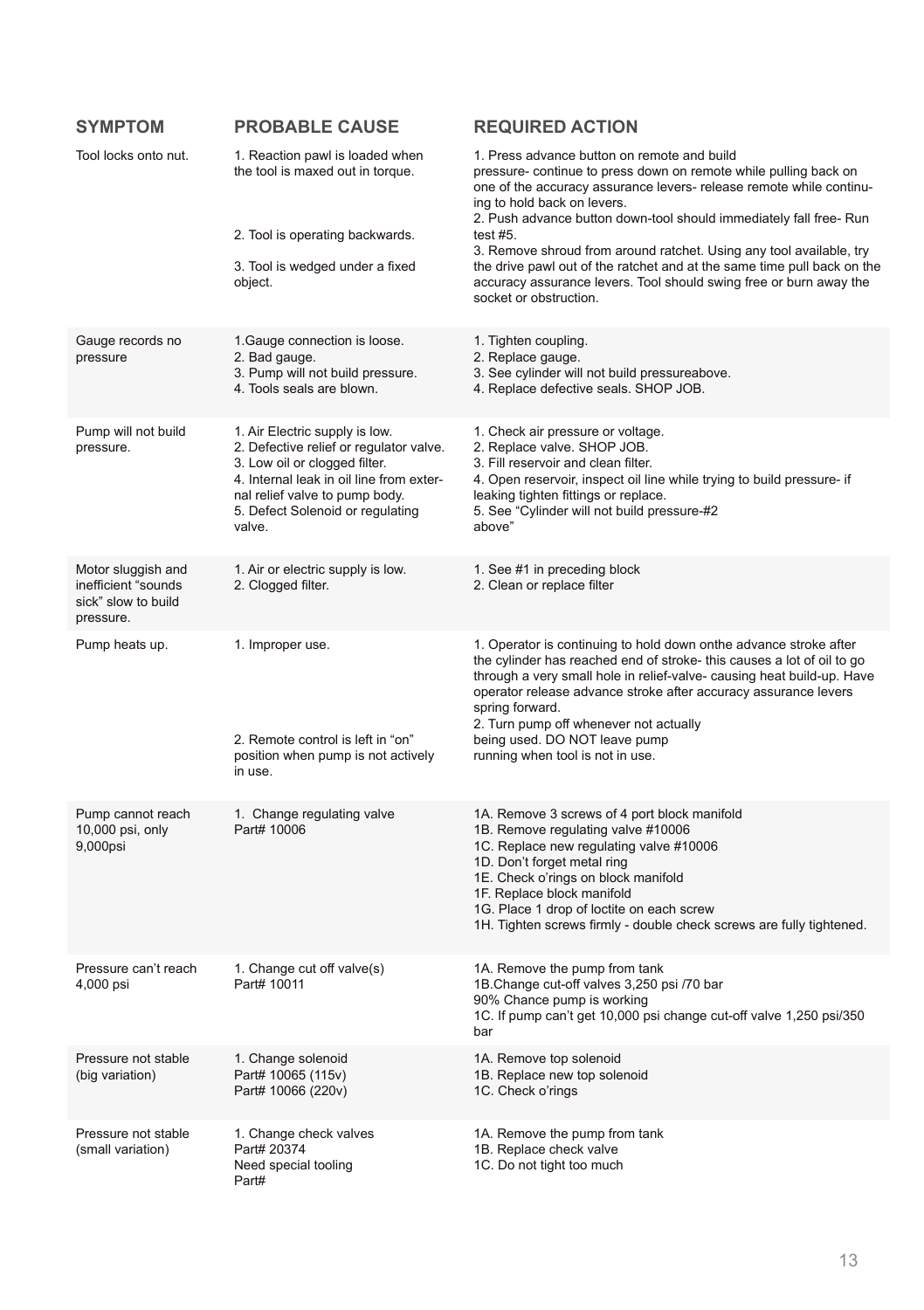| <b>SYMPTOM</b>                               | <b>PROBABLE CAUSE</b>                                                                                                               | <b>REQUIRED ACTION</b>                                                                                                                                                                                                                                                                                                                                     |
|----------------------------------------------|-------------------------------------------------------------------------------------------------------------------------------------|------------------------------------------------------------------------------------------------------------------------------------------------------------------------------------------------------------------------------------------------------------------------------------------------------------------------------------------------------------|
| No pressure                                  | 1. Check piping                                                                                                                     | 1A. Remove the pump from tank or Check piping couplers<br>1B. Check t-coupler inside the pump                                                                                                                                                                                                                                                              |
| Uncontrolled pressure                        | 1. Check coupling<br>Part#10190                                                                                                     | 1A. Remove the pump from the tank<br>1B. Remove piping<br>1C. Remove block pump (screws# 20444)<br>1D. Check attentively coupling<br>1E. Do not forget to replace keys(part #10184)                                                                                                                                                                        |
|                                              | 2. Check pumps<br>Part# 10168-10169-10170                                                                                           | 2A. Remove the pump from the tank<br>2B. Untight pump's screws<br>2C. Check seals<br>2D. Replace<br>2E. Tighten firmly                                                                                                                                                                                                                                     |
| Motor doesn't run                            | 1. Check fuse 16 a<br>Part# 10064<br>2. Check electrical box<br>3. Check 115y cord<br>4. Check plug<br>5. Check remote control      | 1. Change fuse 16 a (white - on top)<br>2. Check for disconnection<br>3. Check for wire cut or disconnect<br>4. Check for wire disconnect<br>5. Check for wire disconnect                                                                                                                                                                                  |
| Motor start difficult                        | 1. Bearing<br>Part#10198 & 10178                                                                                                    | 1A. Remove the pump from the tank<br>1B. Remove block pump<br>1C. Disassemble block pump<br>1D. Change bearing                                                                                                                                                                                                                                             |
|                                              | 2. Remote control handswitch small<br>white plastic support                                                                         | 2A. Open the handswitch<br>2B. Replace small plastic parts                                                                                                                                                                                                                                                                                                 |
| Blown fuses when<br>starting                 | 1. Check if fuse 16 a is blown<br>Part# 10064                                                                                       | 1A. To avoid the problem don't run motor<br>If hydraulic hose are not connected                                                                                                                                                                                                                                                                            |
| Hose or tool fitting is<br>damaged or leaks. | 1. Broken or melted plastic outer<br>covering.<br>2. Frayed plastic strands.<br>3. Oil leaks through fibres.<br>4. Broken fittings. | 1. If underlying plastic is still intact<br>continue operation. Inspect frequently.<br>2. Cut hose in half and discard. Replace<br>hose.<br>3. Cut hose in half and discard. Replace<br>hose.<br>4. Remove old fitting and replace with<br>STEEL high pressure fittings only. After<br>changing fittings, always run test #5 to<br>insure proper plumbing. |
| Electric pump will<br>not run                | 1. Loose electric connections in<br>control box.<br>2. Motor burned up.<br>3. Fuse                                                  | 1. Open control box and visually inspect for<br>loose threaded or push-on connectors.<br>2. Replace motor components whichever is<br>necessary. SHOP JOB.<br>3. Change defect fuse                                                                                                                                                                         |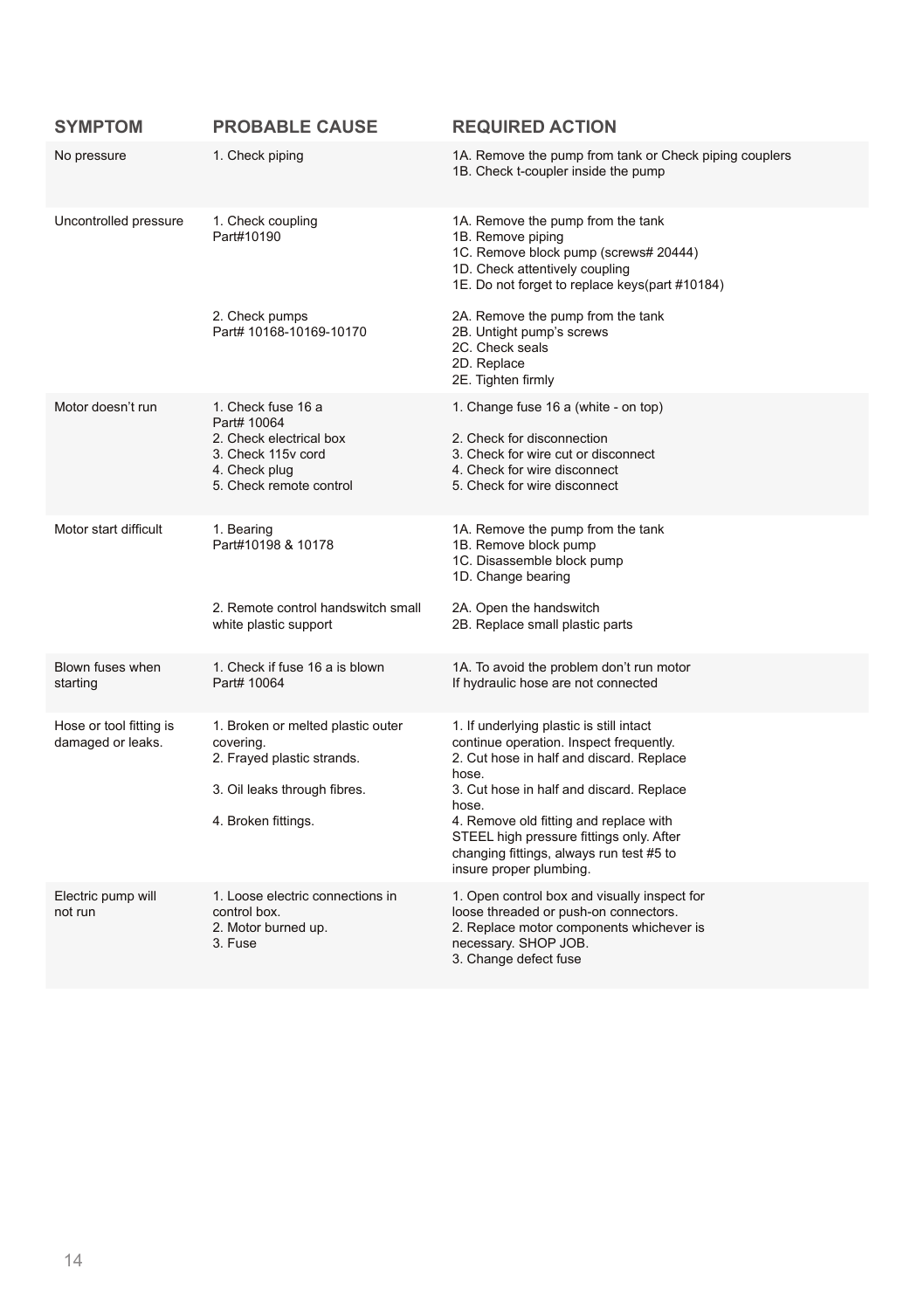# **7.1 SQUARE / ALLEN DRIVE WORKING TORQUE**

DRIVE SIZE: The square or hex drive of each Rapid-Torc is limited in its maximum output by its material and its engagement area. Since your Rapid-Torc uses a specially suited alloy-steel for its drive members, the following maximum torque output can be achieved without drive failure, provided the reaction member abuts close to the same plane as the nut to be turned.

If the reaction arm cannot abut on the same plane as the nut to be turned, less torque should be applied, as the additional side load has to be taken into consideration. When toque requirements are close in excess of the values listed above, use RT's/-9/ Sockets Hex-Drive with replaceable Hex Insert Bits.

RT series is available with square drive (standard) or option hexogonal/allen drive. The table below reviews ideal working range for the respective drives.

| <b>DRIVE SIZE</b> |            | <b>DRIVE</b><br><b>TYPE</b> | <b>MAX WORKING</b><br><b>TORQUE</b> |       |        | <b>PROBABLE</b><br><b>FAILURE</b> |  |
|-------------------|------------|-----------------------------|-------------------------------------|-------|--------|-----------------------------------|--|
| mm                | in         |                             | ft Ibs                              | Nm    | ft Ibs | N <sub>m</sub>                    |  |
| 12mm              | 5/8"       | Allen                       | 350                                 | 470   | 380    | 510                               |  |
|                   | 1/2"       | Square                      | 385                                 | 520   | 425    | 570                               |  |
| 17mm              | 5/8"       | Allen                       | 685                                 | 920   | 750    | 1000                              |  |
| 19mm              | 3/4"       | Allen                       | 1185                                | 1600  | 1300   | 1750                              |  |
|                   | 3/4"       | Square                      | 1390                                | 1870  | 1485   | 2000                              |  |
| 22mm              | 7/8"       | Allen                       | 1880                                | 2500  | 2065   | 2780                              |  |
| 24mm              | 1"         | Allen                       | 2810                                | 3790  | 3100   | 4180                              |  |
|                   | 1"         | Square                      | 3230                                | 4350  | 3400   | 4590                              |  |
| 27mm              | $1 - 1/8"$ | Allen                       | 4000                                | 5400  | 4400   | 5940                              |  |
|                   | $1 - 1/4"$ | Allen                       | 5500                                | 7400  | 6100   | 8230                              |  |
| 32mm              | $1 - 3/8"$ | Allen                       | 7300                                | 9800  | 8000   | 10800                             |  |
| 36mm              | $1 - 1/2"$ | Allen                       | 9500                                | 12800 | 10400  | 14000                             |  |
|                   | $1 - 1/2"$ | Square                      | 11520                               | 15500 | 12475  | 16800                             |  |
| 41mm              | $1 - 5/8"$ | Allen                       | 12000                               | 16200 | 13200  | 1780                              |  |
|                   | $1 - 3/4"$ | Allen                       | 15000                               | 20200 | 16500  | 22200                             |  |
| 46mm              | $1 - 7/8"$ | Allen                       | 18500                               | 24900 | 20300  | 27400                             |  |
| 50mm              | 2"         | Allen                       | 22500                               | 30300 | 24700  | 33300                             |  |
|                   | $2 - 1/4"$ | Allen                       | 32000                               | 43200 | 35100  | 47300                             |  |
|                   | $2 - 1/2"$ | Allen                       | 44000                               | 59400 | 48200  | 65000                             |  |
|                   | $2 - 1/2"$ | Square                      | 52500                               | 70800 | 63625  | 85800                             |  |